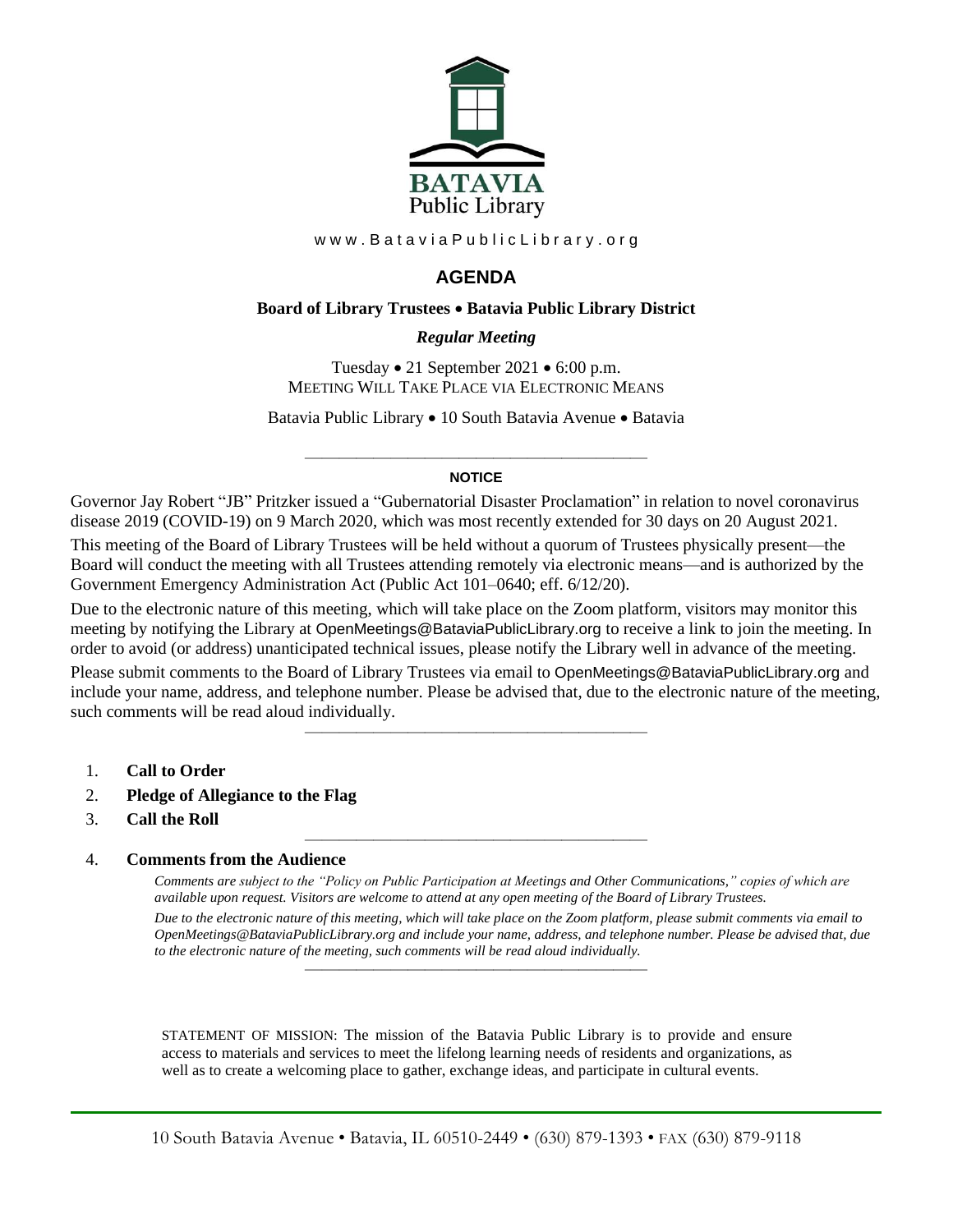# 5. **Approve the Consent Agenda** (ACTION ITEM) {ROLL CALL VOTE}

*Any Board member may request removal of item(s) to the regular agenda for further discussion, or the addition of item(s) from the regular agenda to the consent agenda.*

### a. **Minutes**

- (1) Committee of the Whole Meeting, 5 August 2021
- (2) Regular Meeting, Tuesday, 17 August 2021
- (3) Special Meeting, Tuesday, 24 August 2021 [Retreat]

# b. **Expenditures**

- (1) Expenditures ("Cash Disbursement Detail Report"): August 2021
- c. **Other Action Items**
	- (1) A Lease for the Operation of a Café at the Batavia Public Library (Flyleaf Bakery Café LLC) (Standing Committee on Policy / Committee of the Whole)
	- (2) Roof Repair (NIR Roof Care Inc.) (Standing Committee on Facilities / Committee of the Whole)
	- (3) Telecommunications & Information Technology: New Telephone System (Telcom Innovations Group LLC) (Standing Committee on Facilities / Committee of the Whole)
	- (4) Telecommunications & Information Technology: Upgrade Network Switches (Webit Services Inc.) (Standing Committee on Facilities / Committee of the Whole)
	- (5) Architectural Services (Sheehan Nagle Hartray Architects Ltd.) (Standing Committee on Facilities / Committee of the Whole)
	- (6) Construction Management Services (Frederick Quinn Corporation / FQC Construction Management) (Standing Committee on Facilities)

————————————————————

- 6. **Approve the Agenda** {ROLL CALL VOTE}
- 7. **Financial Reports:** August 2021
	- 2020–2021 Working Budget through 30 June 2021
	- 2021–2022 Working Budget
	- 2021–2022 Cash & Investments
- 8. **President's Report**
- 9. **Good News / Comments from the Board**
- 10. **Correspondence and Communications**
- 11. **Director's and Librarians' Reports:** August 2021
- 12. **Annual Goal Plan for the Library Director for July 2021–June 2022** (Standing Committee on Policy) (ACTION ITEM) {ROLL CALL VOTE}
- 13. **Concrete Repair Consulting Services** (Building Technology Consultants Inc.; Proposal No. 21–P870) (Standing Committee on Facilities) (DISCUSSION and/or ACTION ITEM) {ROLL CALL VOTE}
- 14. **Telephone System Consulting Services, Phase 2: Implementation & Project Management Services** (ClientFirst Consulting Group LLC) (Standing Committee on Facilities) (DISCUSSION and/or ACTION ITEM) {ROLL CALL VOTE}
- 15. **Future Agenda Items** (REPORT)
- 16. *Next Meetings or Events*
	- *a. Library Card Sign-Up Month, September 2021 — launched in 1987 as a national campaign: "every child should obtain a library card"*
	- *b. Reception for Library Leader, Sunday 19 September 2021, 2:00 p.m., Founders Room*